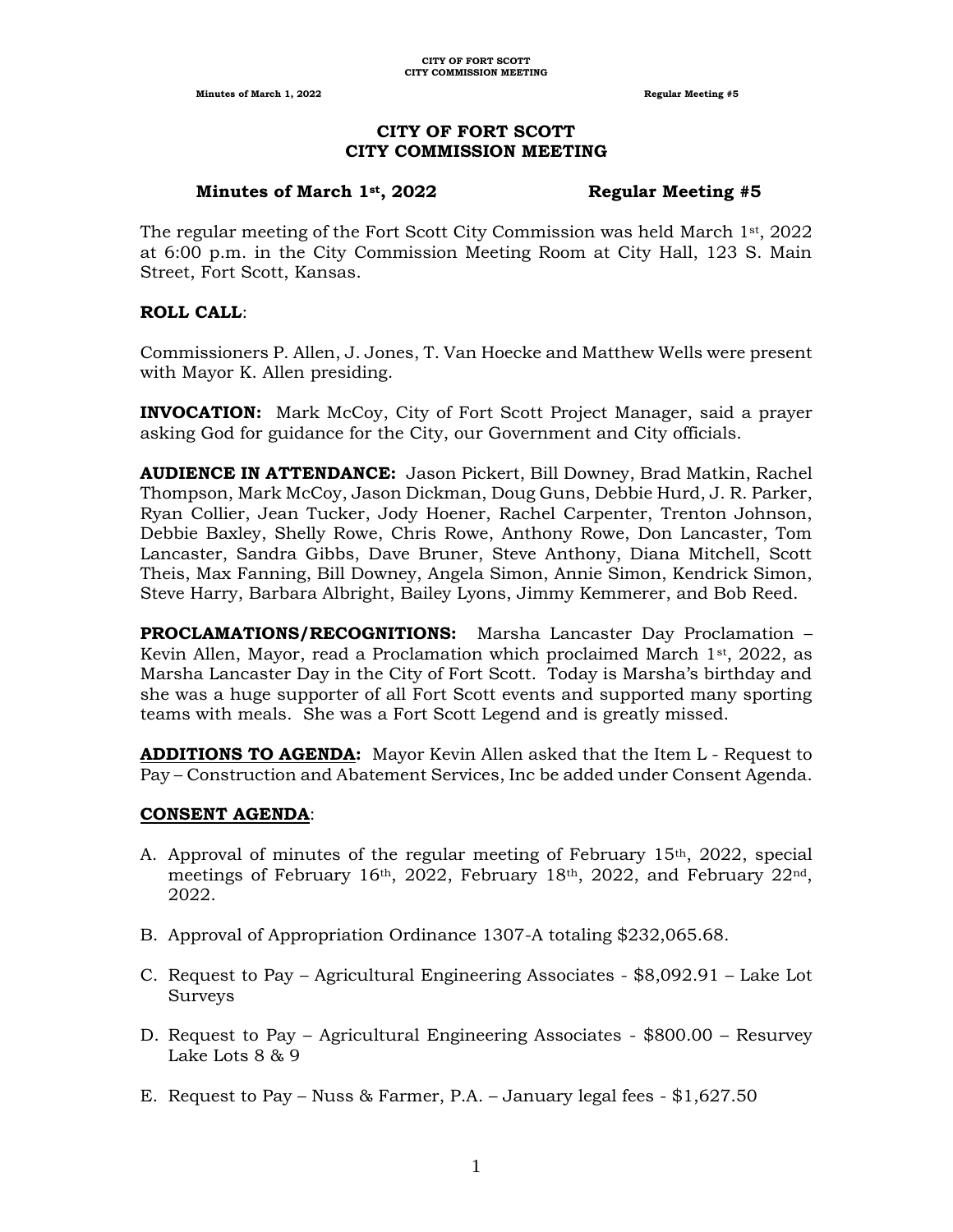- F. Request to Pay Olsson Associates Airport Runway Rehabilitation \$26,800.00
- G. Request to Pay Rogers & Sons Concrete, LLC Union Lofts Alley \$83,674.00 (Final Payment)
- H. Cereal Malt Beverage Application 212 E. 1<sup>st</sup> Street M'axe Throw House
- I. Request to Pay #2 Utility Maintenance Contractors Water Treatment Plant Clarifier Project - \$4,725.25
- J. Request to Pay #3 L G Barcus & Sons, Inc. Fort Scott Dam Improvements - \$429,429.92
- K. Request to Pay HDR Engineering, Inc. Fort Scott Phase II Dam Improvements Engineering - \$23,964.82
- L. Request to Pay Construction and Abatement Services, Inc \$1,300.00 Asbestos samples of 8 & 16 N. National

M. Wells asked about Items C and D regarding the payment of the survey of the Lake lots and how many lots were surveyed.

City Manager said that he will check into it.

M. Wells moved to approve the Consent Agenda with the removal of Items C and D and the addition of Item L. J. Jones seconded. All voted aye.

# **APPROVED CONSENT AGENDA WITH THE REMOVAL OF ITEMS C AND D AND THE ADDITION OF ITEM L – CONSTRUCTION AND ABATEMENT SERVICES, INC. IN THE AMOUNT OF \$1,300.00.**

#### **Public Comment:**

(Sign up required. Comments on any topic not on the agenda and limited to 5 minutes per person, at Commission discretion)

Debbie Hurd – Ms. Hurd stated that she has property on West  $2<sup>nd</sup>$  Street and that she received a letter from the City stating that her property was half in the City and half in the County and received a violation letter. She has always been told that her property is in the County. She received a letter from the City stating the structure needed to be repaired or removed in a certain period of time. She asked for more time.

Bill Downey, Codes Manager, said according to the GIS map that it reflects there is a boundary line down the middle of the property,

City Attorney said that he was involved with this also and it according to the map, it shows there is a boundary line in the middle of the property.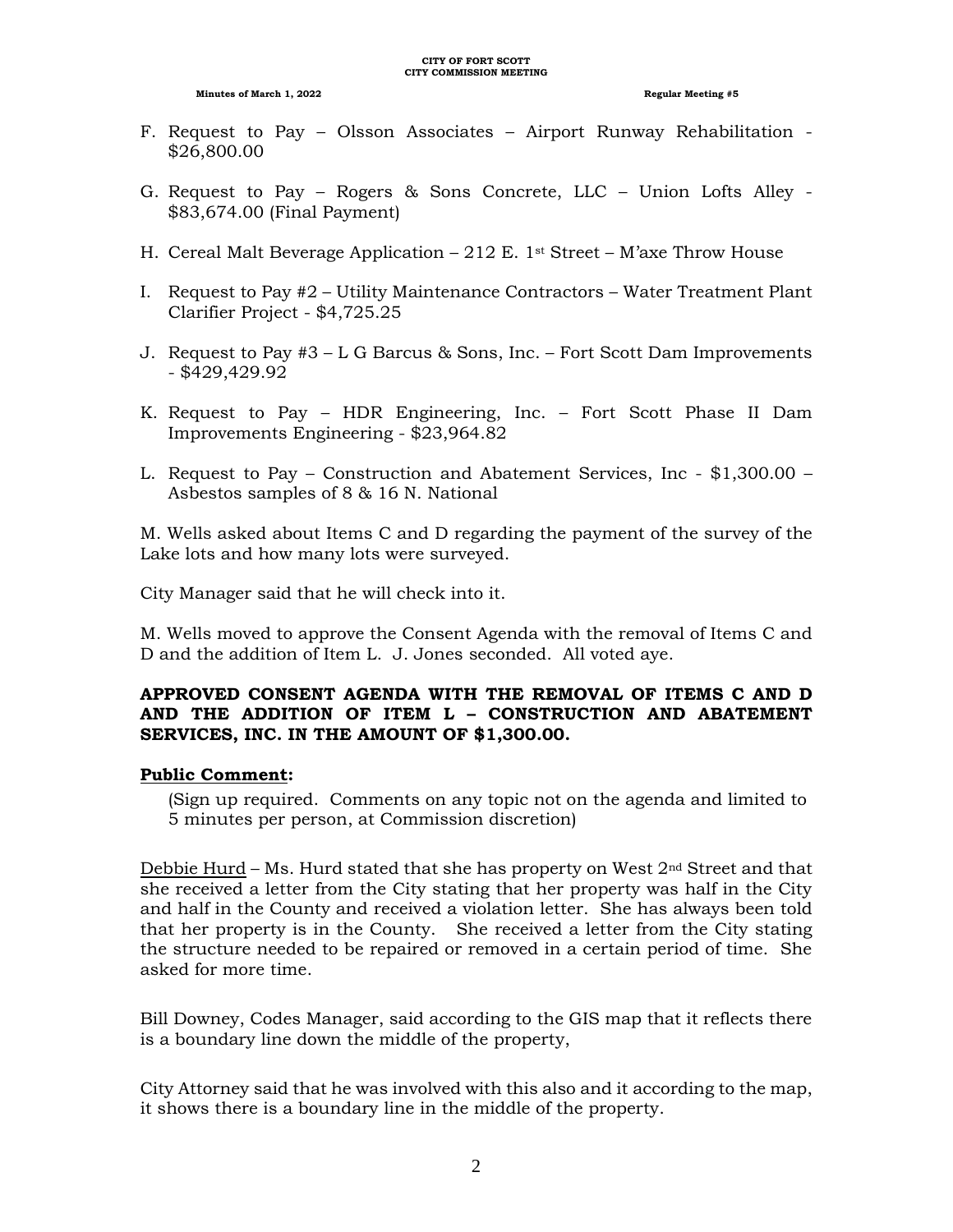Bill said that Ms. Hurd is helping her sister with this property, but she is going through tough times right now. He said that he is willing to give her more time. He asked if a compliance check for June 1st, 2022, would work for her and she was agreeable to that.

Ryan Collier – Mr. Collier appeared before the Commission on the fence at  $12<sup>th</sup>$  & Main Street that he constructed. He said that he and the City Manager had a conversation last week. He feels that a City Commissioner is targeting and harassing him about the fence that he constructed. He was told by the Codes Department it was okay to proceed by four (4) different City individuals. Now his customer has received letters that it is illegal to have the fence there.

M. Wells asked if there were 17 letters sent out to property owners that were in violation?

City Attorney said that he mailed out three letters to homeowners.

Discussion was held that there were over 100 houses in violation of fences.

J. Jones moved to grandfather all the fences prior to the change in the fencing regulations and to send out letters to the over 100 structures in violation notifying them they were on City right-of-way in case of any issues. T. Van Hoecke seconded. J. Jones, T. Van Hoecke, and K. Allen voted aye. P. Allen and M. Wells voted no. Motion carried 3-2.

# **APPROVED TO GRANDFATHER ALL THE FENCES PRIOR TO THE CHANGE IN THE FENCING REGULATIONS AND TO SEND OUT LETTERS TO THE OVER 100 STRUCTURES IN VIOLATION NOTIFYING THEM THEY WERE ON CITY RIGHT-OF-WAY IN CASE OF ANY ISSUES.**

Trenton Johnson – Mr. Johnson stated that he was a real estate agent from Mound City, Kansas. He has an offer on a piece of property at Lake Fort Scott that has an encroachment on it. The encroachment property belongs to the City of Fort Scott according to the GIS map. He asked if the City would be willing to sell this property or if there were any options. He said that the water meter, electric meter, and sewer holding tank were all located on the City encroachment. He believes the acreage is 3.84 acres.

City Attorney said that the City did not place the water meter, nor the electric meter, nor the holding tank there.

Discussion was held on the amount of property at the Lake that has encroachments on it.

City Attorney said that any property would have to go out for competitive bid and there is nothing the City can do about it currently.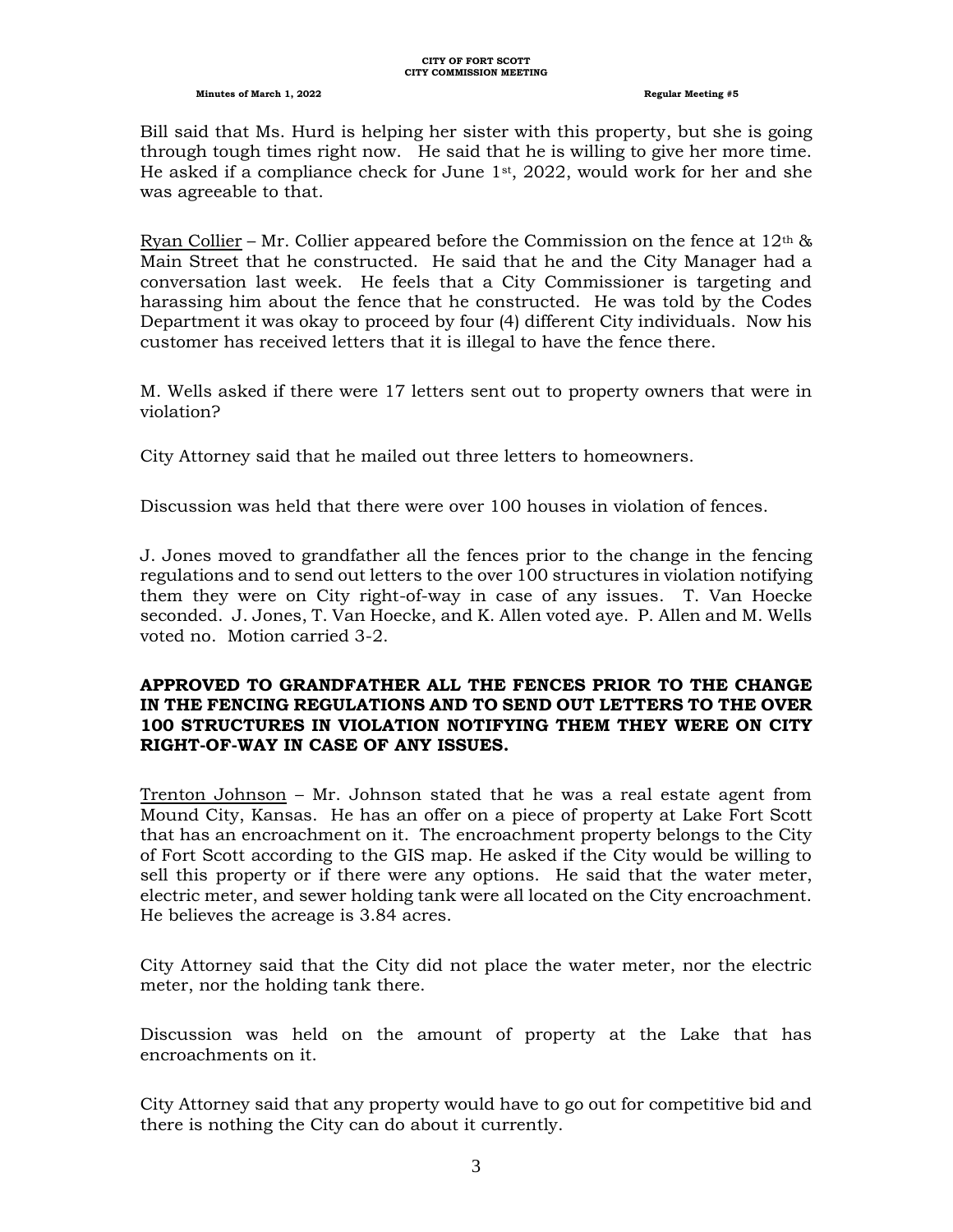Angela Simon - Ms. Simon spoke on licensing of businesses in our community and how it is needed. She spoke on how many businesses are being run illegally and the City needs to recoup the tax revenue from them. She stated she pays \$7,600.00 a year for resale insurance for her store as well as other State fees. She said that there is illegal childcare happening in Bourbon County and we are allowing it to happen. She also mentioned salons that are not licensed and other types of businesses.

Commissioners discussed how the City could enforce this. More discussion was held later in the meeting under the license section.

Sandra Gibbs – Ms. Gibbs informed the Commission that she owns the property at 623 Short Street. She received a letter to repair the structure by 3/15/2022 or it would go out for demolition. She said that she will start work in April to repair the structure.

City Manager said that the City will work with property owner and the Codes Manager on this structure.

#### **Old Business:**

1. Consideration of Bids – Manhole 148 Project - Jason Dickman, Earles Engineering, Inc. informed the Commission that the engineer went back to Nowak Construction, the low bidder, and asked about the City doing the pavement portion of this project and what their bid would be. Nowak's bid was \$240,268.00.

Discussion was held regarding who would be doing the inspections on this project.

P. Allen would like Earle's to do the inspections.

Jason said he would get a proposal drawn up for inspections on this project.

M. Wells moved to approve the amended bid in the amount of \$240,268.00 for Nowak Construction Company, Inc. of Goddard, Kansas with the City doing the pavement portion of this project. P. Allen seconded. All voted aye.

# **APPROVE THE AMENDED BID IN THE AMOUNT OF \$240,268.00 FOR NOWAK CONSTRUCTION COMPANY, INC. OF GODDARD, KANSAS WITH THE CITY DOING THE PAVEMENT PORTION OF THE MANHOLE #148 PROJECT.**

2. Consideration of proposed Ordinance to create business license and increase City fees – Bill Downey, Codes Manager, informed the Commission that he has a proposed ordinance for their consideration and discussion to create a business license in the City of Fort Scott.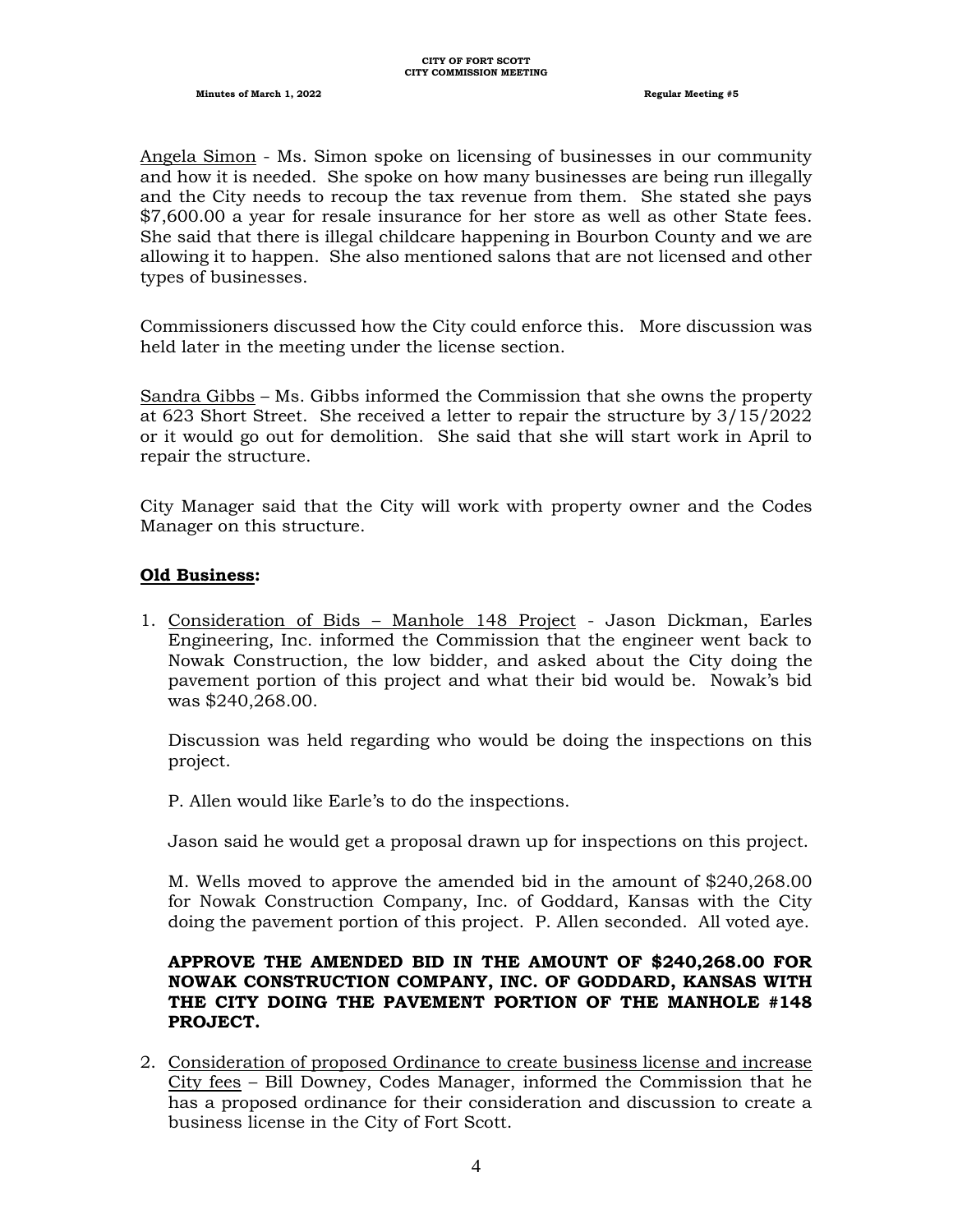Much discussion was held on this and what fine would be imposed.

M. Wells said that he thinks that \$10.00/month amounting to \$120.00 a year is a good amount to charge. Other Commissioners discussed not having a charge at this time and only imposing a fee if they did not comply.

Mark McCoy, Project Manager, said that they can provide more information from other cities and look at how they enforce it.

Commissioners decided to hold a work session on this topic in the near future.

3. Consideration of Bourbon County Fair Board Allocation Request – Bob Reed, Bourbon County Fair Board member, informed the Commission he was appearing to see if the Commission had made a decision if the City would commit any funds towards the Bourbon County Fair Board.

M. Wells moved to allocate \$5,000.00 from the economic development fund for the Bourbon County Fair Board. T. Van Hoecke seconded. All voted aye.

# **APPROVED TO ALLOCATE \$5,000.00 FROM THE ECONOMIC DEVELOPMENT FUND FOR THE BOURBON COUNTY FAIR BOARD.**

4. Consideration of Demolition Agreement Change – City Manager informed the Commission that before them was the proposed changes for the demolition contract. The changes are highlighted in yellow.

Discussion was held regarding safety issues of these structures and time frames.

City Manager will change the wording on this and email it out to them.

K. Allen moved to table this demolition agreement change at this time. J. Jones seconded. All voted aye.

# **APPROVED TO TABLE THE DEMOLITION AGREMENT CHANGE AT THIS TIME.**

5. Consideration of Ordinance No. 3603 adopting Main Trafficways – City Manager said that before them is the list of the main trafficway streets that were proposed by the Street Advisory Board at the February 15<sup>th</sup>, 2022, meeting. This has been put in ordinance form.

P. Allen said that he has a problem with this ordinance. He believes that the streets should be designated as arterial, collector, and residential areas. He is not in favor of this ordinance. He said that K.D.O.T. already has our designations.

City Clerk informed them that this was putting all the designated main trafficways into one ordinance instead of several.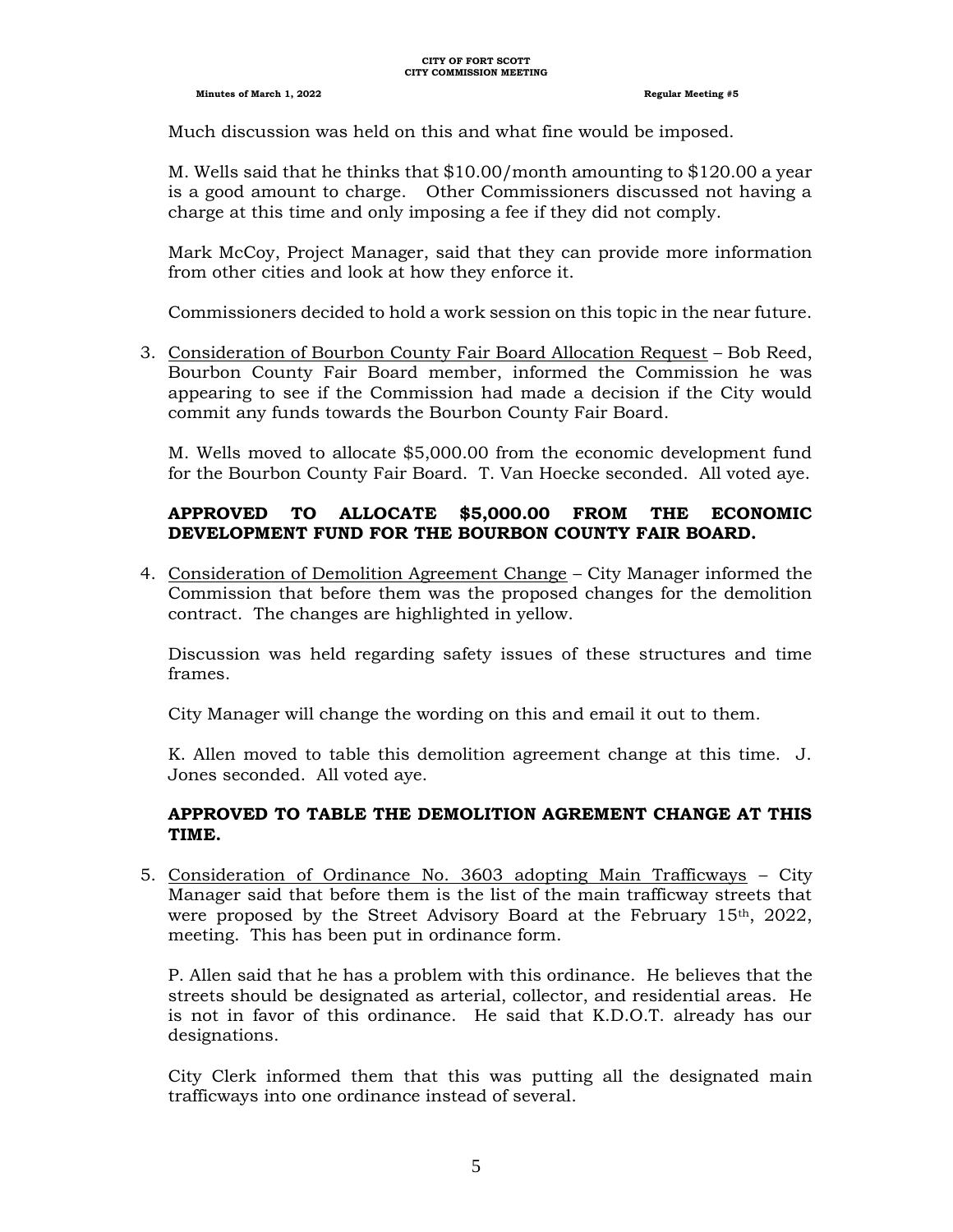Jason Dickman said that he can work with K.D.O.T. on their designations and bring this back before them.

M. Wells moved to table at this time. J. Jones seconded. All voted aye.

# **TABLED THIS ITEM AT THIS TIME.**

#### **Appearances:**

Jody Hoener & Rachel Carpenter – Bourbon County Health Action Team – Rachel Carpenter shared a power-point presentation with the Commission on Health in all Policies which gave an overview of how to understand how various factors impact health; about HIAP concept and principles; understanding the connection between non-health policies and how to consider health when making decisions; and identifying the next steps for advancing HIAP in decision making.

Commissioners thanked them for their presentation to the community at the East Side Fire Station last Saturday morning. There were about 25 in attendance, and it was a great meeting.

# **New Business:**

1. Consideration to apply for K.D.O.T. Cost Share Grant – Horton Street – Jason Dickman, Earles Engineering, Inc. informed the Commission that the application for the K.D.O.T. Cost Share Grant can be submitted again to K.D.O.T. There is a 25% matching grant from the City. Bourbon County R.E.D.I. is accepting letters of support on behalf of the City.

M. Wells moved to apply for the K.D.O.T. Cost Share Grant for Horton Street with a 25% match provided by the City. J. Jones seconded. All voted aye.

# **APPROVED TO APPLY FOR THE K.D.O.T. COST SHARE GRANT FOR HORTON STREET WITH A 25% MATCH PROVIDED BY THE CITY.**

2. Consideration of increase in fees at Woodland Hills Golf Course and Aquatic Center – Doug Guns, Sports Facilities and Lake Director, informed the Commission that the Golf Course Advisory Board met on February 14th, 2022, and recommended the following increases in golf fees:

| <b>Current Prices:</b> |         |  |
|------------------------|---------|--|
| \$14.00                | \$16.00 |  |
| \$12.00                | \$14.00 |  |
| Friday-Saturday-Sunday |         |  |
| \$16.00                | \$18.00 |  |
| \$14.00                | \$16.00 |  |
|                        |         |  |
| \$14.00                | \$16.00 |  |
|                        |         |  |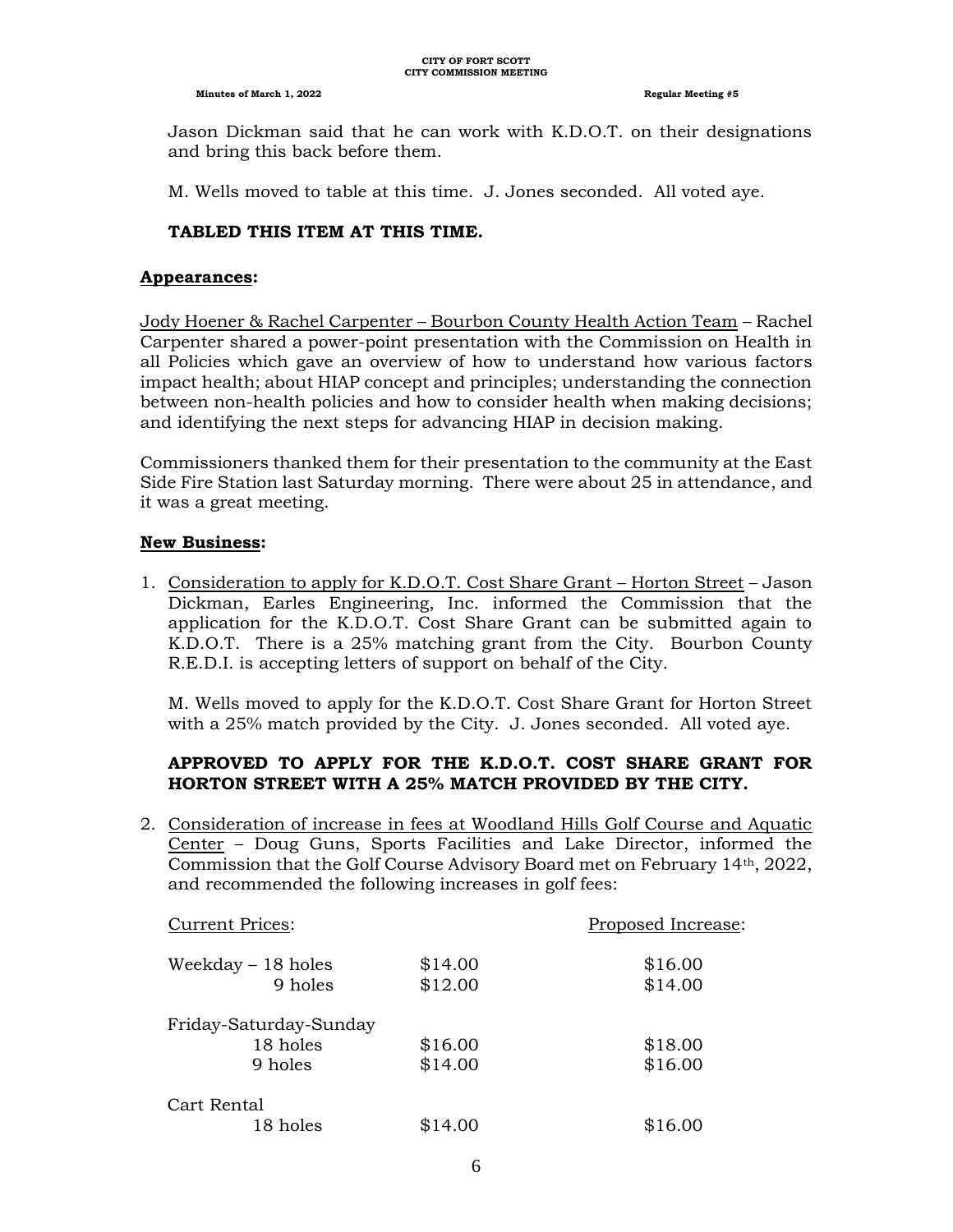| <b>CITY COMMISSION MEETING</b> |                                  |                   |                           |
|--------------------------------|----------------------------------|-------------------|---------------------------|
|                                | Minutes of March 1, 2022         |                   | <b>Regular Meeting #5</b> |
|                                | 9 holes                          | \$9.00            | \$10.00                   |
|                                | Trail Fee<br>18 holes<br>9 holes | \$10.00<br>\$5.00 | \$12.00<br>\$7.00         |
|                                | Annual Pass Single               | \$465.00          | \$525.00                  |
|                                | Youth                            | \$105.00          | \$120.00                  |
|                                | Family – First Four (4)          | \$625.00          | \$700.00                  |
|                                | Additional family<br>member      | \$25.00           | \$25.00                   |
|                                | Cart Shed                        | \$365.00          | \$365.00                  |
|                                | Trail Fee                        | \$157.00          | \$157.00                  |
|                                | Season Cart                      | \$445.00          | \$500.00                  |
|                                | Tournament fees                  | \$24.00           | \$30.00                   |

**CITY OF FORT SCOTT**

Discussion was held regarding the cart shed and trail fees and separating them out.

Doug said that this is a 12.5% increase. He said that the golf course lost \$63,000 last year.

J. Jones moved to approve the increase in golf course fees and to keep the trail and cart shed fees the same as last year. T. Van Hoecke seconded. All voted aye.

#### **APPROVED INCREASE IN WOODLAND HILLS GOLF COURSE FEES BUT TO KEEP THE TRAIL FEES AND CART SHED FEES THE SAME AS LAST YEAR.**

Dave Bruner, Fire Chief, appeared before the Commission to increase the Aquatic Center fees for 2022. The request is to increase the family pool pass of four (4) individuals from \$150.00 to \$200.00 and to increase the babysitter/additional family member from \$25.00 to \$30.00. Daily rates and pool passes have been the same since the aquatic center opened in 2012.

Discussion was held regarding needy families and assistance they would need to get pool passes.

City Manager said that last year the pool lost \$40,000 in revenue. Chemicals are expected to rise in costs this year.

Chief Bruner will visit with Jody Hoener and see if she can also assist with the needy families.

J. Jones moved to approve the recommended increases for the Aquatic Center. M. Wells seconded. All voted aye.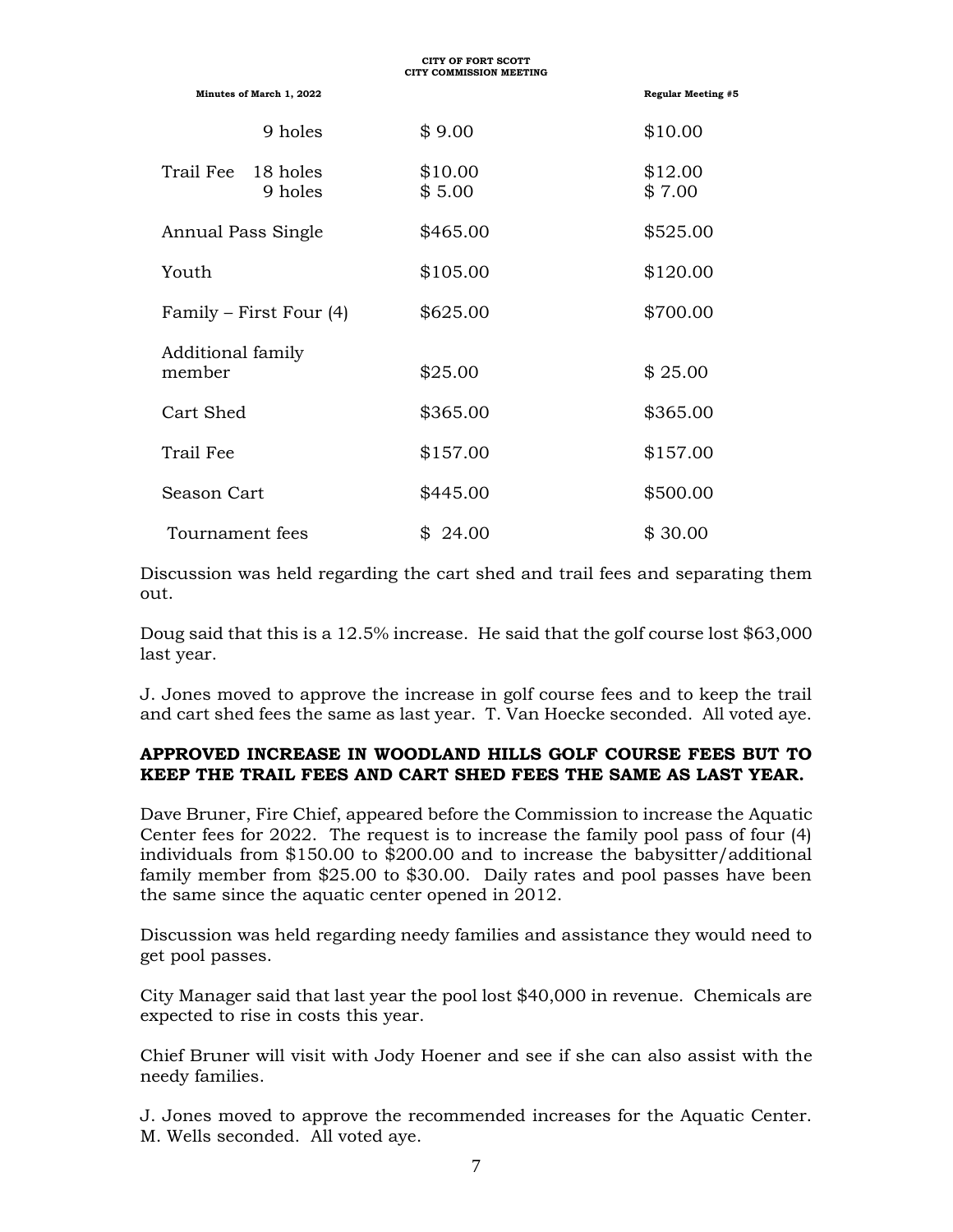# **APPROVED TO INCREASE THE FAMILY POOL PASS OF FOUR (4) INDIVIDUALS FROM \$150.00 TO \$200.00 AND TO INCREASE THE BABYSITTER/ADDITIONAL FAMILY MEMBER FROM \$25.00 TO \$30.00 AT THE AQUATIC CENTER FOR 2022.**

3. Sale of Lake Lots 8 and 9 – Consideration of Bids – Scott Theis, Stutesman Action Realty, informed the Commission that his real estate firm handled the sale of Lot 8 at Lake Fort Scott. There were two offers received by the designated time frame of March  $1st$ , 2022, at 5:30 p.m. The first offer was for \$140,000.00 with earnest money in the amount of \$1,400.00 placed. Their desired closing date was March  $11<sup>th</sup>$ , 2022. It was a cash sale and had no contingencies. This offer waived all surveys of the property.

The second offer was for \$120,000.00 but had an Escalatory Addendum up to \$1,500.00 than the net sales price at a purchase price not to exceed \$160,000.00 with \$1,000.00 earnest money placed; therefore, this purchase price is for  $$141,500.00$ . Their desired closing date is March  $31st$ , 2022. Their offer will expire on March  $2<sup>nd</sup>$ , 2022, at 12:00 a.m. This is also a cash offer. This offer did not waive the survey of the property.

Stacy Wood, realtor, said that she just heard from her buyer and that they will not require a survey of the property and will waive that.

J. Jones moved to approve the offer of \$141,500.00 with the addendum that waiving the survey of the property is approved. M. Wells seconded. All voted aye.

#### **APPROVED THE OFFER OF \$141,500.00 WITH THE ADDENDUM THAT WAIVING THE SURVEY OF THE PROPERTY IS APPROVED. THIS IS FOR LOT 8 AT LAKE FORT SCOTT.**

Bailey Lyons, Lyons Realty, stated that she was the real estate firm that handed the sale of Lot 9 at Lake Fort Scott. There were two offers received. Her first offer was for \$125,000.00 with earnest money of \$1,300.00. This is a cash offer. The property is accepted with encroachments. There is no escalatory clause. The desired closing date is March 11th, 2022, and the expiration date of the offer is March  $5<sup>th</sup>$ , 2022, at 5:00 p.m. The seller will pay the title insurance also. This total offer amounts to \$117,812.00.

The second offer was in the amount of \$120,000.00 with earnest money put down in the amount of \$10,000.00. This is a cash offer. The title insurance is split between the buyer and seller. There is an escalatory agreement in the amount of \$1,000.00 up to \$142,000.00. Their desired closing date is April 1st, 2022, and their bid will expire on March 1st, 2022, at 9:00 p.m. which was later moved to March 2nd, 2022 at midnight due to the length of the meeting. The total offer amounts to \$119,137.00 for Lot #9.

J. Jones moved to approve the offer of \$119,137.00. M. Wells seconded. All voted aye.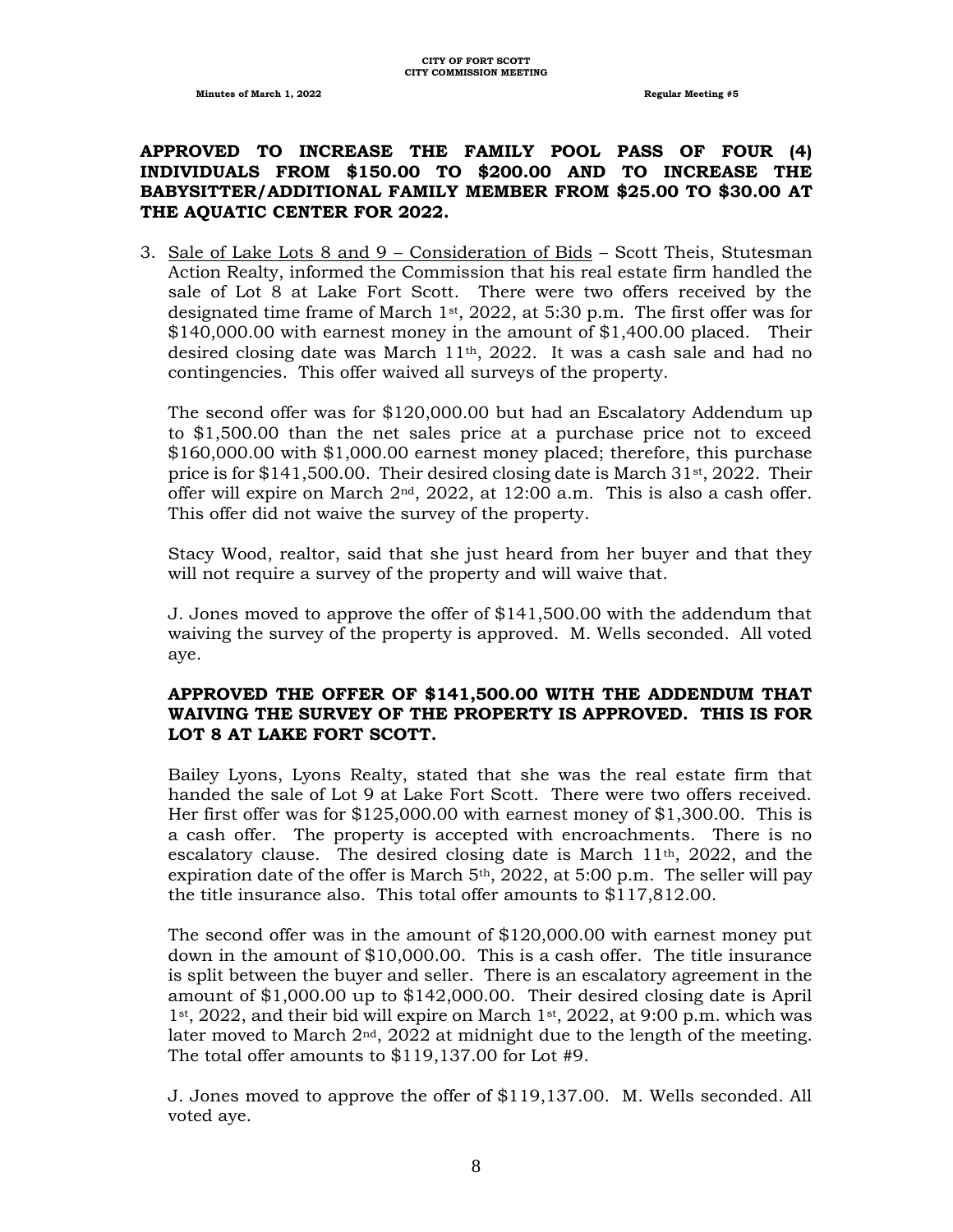# **APPROVED THE OFFER OF \$119,137.00 FOR LOT 9 AT LAKE FORT SCOTT.**

4. Approval to accept Grant Agreement No. 22-PF-016 - \$700,000 – Sanitary Sewer Grant – Approval for the Mayor to sign all pertinent documentation City Manager said that this paperwork accepts the sanitary sewer CDBG grant and authorizes to Mayor to sign all documentation needed.

M. Wells moved to approve to accept CDBG Grant Agreement No. 22-PF-016 in the amount of \$700,000 for the Sanitary Sewer Grant and for the Mayor to sign all pertinent documentation. J. Jones seconded. All voted aye.

# **APPROVED TO ACCEPT GRANT AGREEMENT NO. 22-PF-016 IN THE AMOUNT OF \$700,000 FOR THE CDBG SANITARY SEWER GRANT AND FOR THE MAYOR TO SIGN ALL PERTINENT DOCUMENTATION.**

5. Consideration of CASA Allocation - Diana Mitchell, CASA Volunteer, informed the Commission that she has been a CASA Volunteer for the last five years. CASA is in their  $32<sup>nd</sup>$  year of providing a voice for children who are involved in the court systems through no fault of their own and have been victims of abuse or neglect. She stated that there are 59 children who have a CASA volunteer by their side. Most of these are children have parents with substance abuse issues. She asked the Commission to consider their donation of \$5,000.00 towards CASA again this year and thanked them for their support in the past.

J. Jones moved to approve the allocation of \$5,000.00 for CASA from the Special Alcohol and Drug fund for 2022. T. Van Hoecke seconded. All voted aye.

# **APPROVED THE ALLOCATION OF \$5,000 FOR CASA FROM THE SPECIAL ALCOHOL AND DRUG FUND FOR 2022.**

6. Consideration of purchase of two (2) police cars from Kansas Highway Patrol – City Manager stated that the Police Department would like to purchase two 2020 Dodge Durango's this year to replace two marked patrol units. The estimated cost is \$29,350.00 each from Kansas Highway Patrol for a total of \$46,650.00. One of the vehicles is available quickly and the other could be purchased shortly thereafter. There are approximately 50,000 miles on them and have some equipment already installed on them. The City would like to be able to purchase these upon their availability.

J. Jones moved to approve the purchase of two police cars from Kansas Highway Patrol in the total amount of \$46,650.00. M. Wells seconded. All voted aye.

#### **APPROVED THE PURCHASE OF TWO POLICE CARS FROM KANSAS HIGHWAY PATROL IN THE AMOUNT OF \$46,650.00 – 2020 DODGE DURANGO'S.**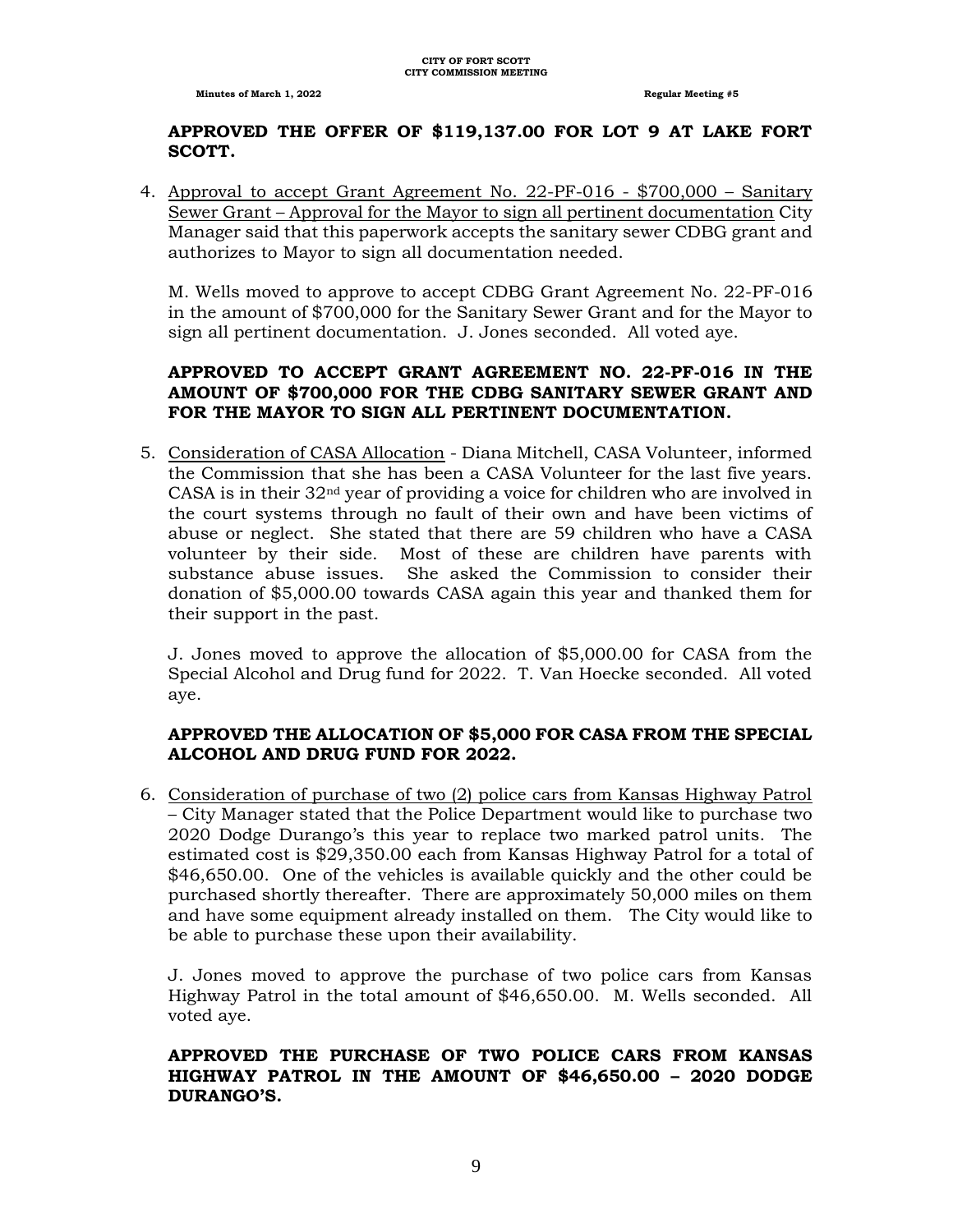7. Discussion of adoption of proposed Special Street Maintenance Program – City Manager informed the Commission that in their packet is the Proposed policy for the Special Street maintenance Program created by Commissioner Pete Allen.

Pete stated that his policy states that the governing body recognizes the critical need to improve the rideability of our street and that the streets have been allowed to deteriorate, with little or no scheduled maintenance program. It was also noted that there is 83 miles of streets within our jurisdiction with less than 10 miles of those being State highways. The total street budget for 2022 is \$2,000,000 which includes approximately \$700,000 for capital improvements and \$1,300,000.00 for routine and special maintenance projects. Pete gave his program which is set out year by year. He asked that this policy be adopted.

Discussion was held regarding brick streets, and the placing of an asphalt mixture over the brick streets. Discussion was held regarding working on alleys also. It was discussed regarding various types of grading equipment also that could be purchased or used.

Discussion was held regarding the City Manager and City Staff and their Crack Sealing Plan for 2022 versus the list compiled by Commissioner Pete Allen.

City Manager said that he had the Streets crew develop a rating system for all of our streets. The levels are from one (1) to seven (7). These would have a chip and seal applied to them. The City would do the worse streets first. It is a street rotation program, and he plans on doing it every five (5) years. His plan reflects 229,286 square yards. Crude oil just jumped to \$100.00 a barrel. They are looking at a \$2.00 per yard cost which would make it around \$500,000.00. This would also cover Cooper Street with a double layer. The Street Department would have two crews operating.

M. Wells said that there is equipment available to repair brick streets.

K. Allen said that we have seven (7) different types of brick throughout the City of Fort Scott.

Discussion was held regarding the cost of brick machines.

T. Van Hoecke encouraged the citizens to come to the next Street Advisory Board meeting or the City Commission meetings to let their voices be heard about the brick streets.

P. Allen said that he would like us to utilize the County's equipment to chip seal as we don't have the equipment.

City Manager suggested combining his list and Pete's list together.

Discussion was held regarding how many square yards would be needed if the lists are compiled.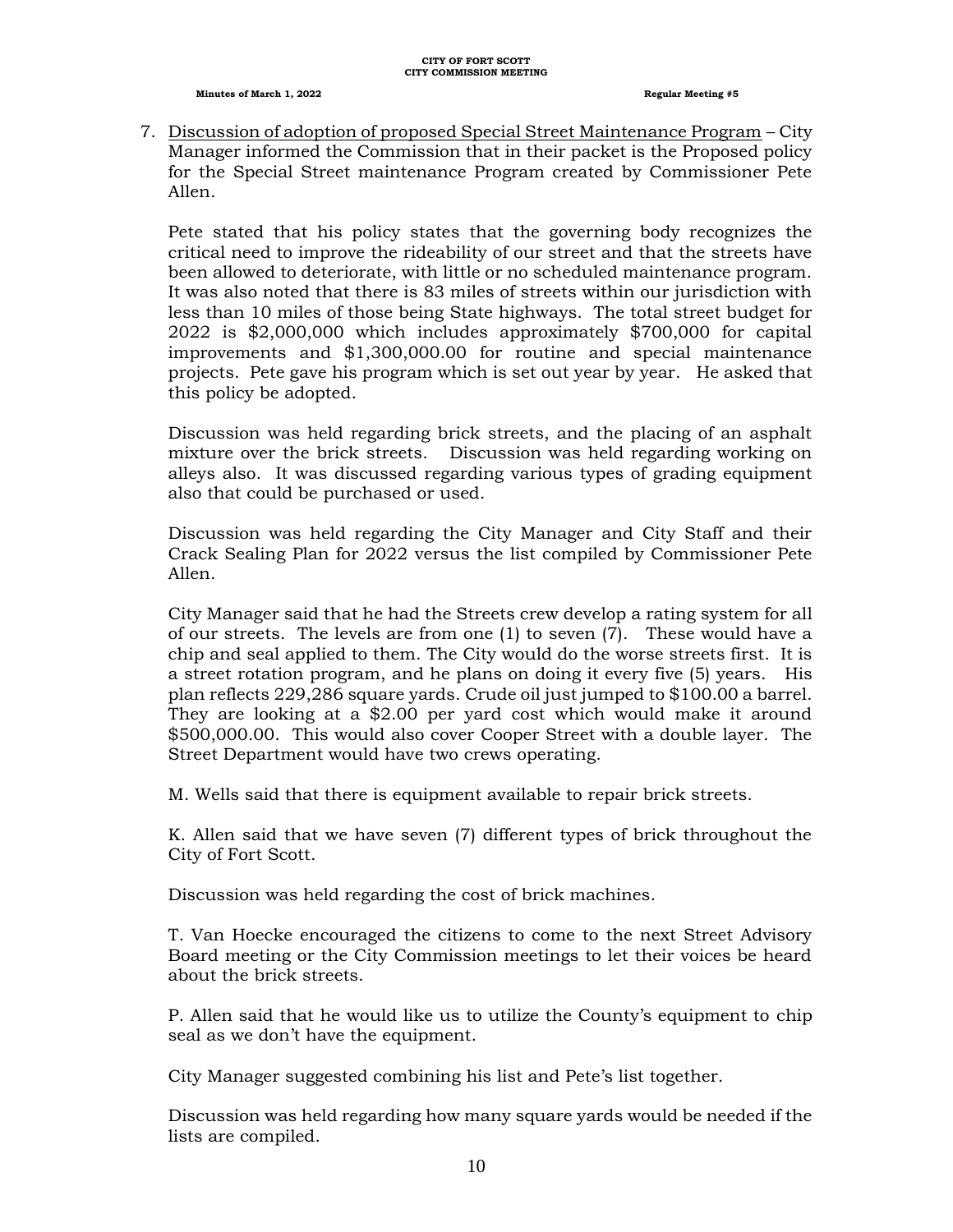City Manager said that companies will not come out and measure streets and that we need to have the desired amounts for them to bid from.

Jason Dickman said that the streets need to be in a format to be bid off and it needs to be done quickly as contractors get very busy. You need to determine what streets and the footage.

It was determined that the City Engineer, City Staff, Pete Allen, City Commissioner, Jerry Morgan, and the City Manager will meet and go over both lists and merge them together to create a chip and seal listing and then send out for requests for proposals.

M. Wells moved to go out for Request for Proposals once the list is compiled between the City Engineer, Pete, Allen, City Commissioner, City Manager and Jerry Morgan, Street Supervisor with proposals accepted in two weeks. J. Jones seconded. All voted aye.

#### **APPROVED TO GO OUT FOR REQUEST FOR PROPOSALS ONCE THE LIST IS COMPILED BETWEEN THE CITY ENGINEER, PETE ALLEN, CITY COMMISSIONER, CITY MANAGER, AND JERRY MORGAN, STREET SUPERVISOR WITH PROPOSALS ACCEPTED IN TWO WEEKS.**

#### **Reports and Comments:**

#### **A. Commissioner Reports and Comments:**

#### A. City Manager Comments:

City Manager stated that he has started looking at financing for the River Intake Project as there are cost overruns and another \$500,000 may need to be spent. He is looking at temporary notes.

City Manager asked about the Public Works crew looking for an additional dump truck with a dump bed. He asked the Commission to send out RFP's for this.

Commissioners also told the City Manager to look for used dump trucks as well as receiving the RFP's for a new truck.

#### B. Commissioners Reports and Comments:

M. Wells – Asked about the Spring Clean Program and if it will be done this year.

City Manager will check into this.

Asked about the encroachments at Lake Fort Scott and how we will address it.

Josh asked if we would send letters out to every resident?